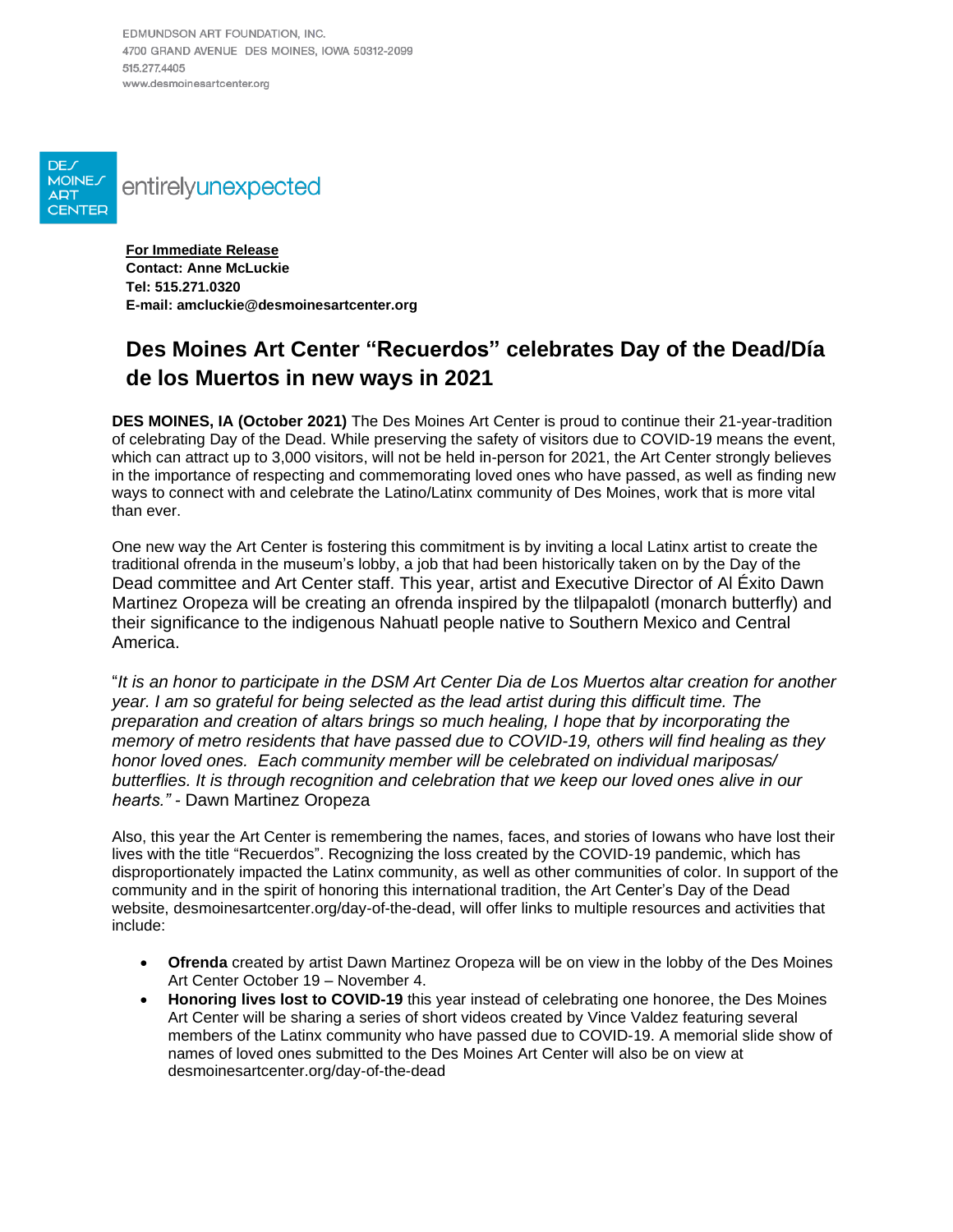EDMUNDSON ART FOUNDATION, INC. 4700 GRAND AVENUE DES MOINES, IOWA 50312-2099 515 277 4405 www.desmoinesartcenter.org



- **Free Day of the Dead Activity Kits** will be available for families wishing to learn more about the tradition of honoring loved ones who have passed. Kits will be available at local Des Moines Public Library branches (Central, East, Forest, Franklin, North, and South) October 25 – 31. Limited supplies. Visit dmpl.org/events to learn more.
- **Storytime and Activity** in-person storytime featuring children's books written by Latinx authors and Day of the Dead bookmark art activity will be held at the Des Moines Art Center Saturday, October 9 with story times at 10:30 am, 11:30 am, and 2 pm.
- **Virtual Celebrations** desmoinesartcenter.org/day-of-the-dead and the Art Center's Facebook, Instagram, and YouTube channels will offer additional ways to learn and celebrate Day of the Dead throughout October and the first week of November, including a virtual performance with Mariachi Los Aguilares, ofrenda reveal, and more!

Stay tuned to for additional updates. Support for the Day of the Dead is provided by Homesteaders Life Company and Iles Funeral Homes.



MORE

## Des Moines Art Center

Recognized by international art critics as a world-class museum in the heart of the Midwest, the Des Moines Art Center, an AAM-accredited institution, has amassed an important collection of art from the 19th century to the present, with a major emphasis on contemporary art. Focused on quality and global in scope, it includes major works by Henry Ossawa Tanner, Edward Hopper, Georgia O'Keeffe, Francis Bacon, Andy Goldsworthy, Henri Matisse, Wangechi Mutu, Ai Wei Wei, and Kara Walker, among hundreds of others. The collection is housed in three major buildings, each designed by a renowned architect—Eliel Saarinen, I. M. Pei, and Richard Meier. With the exception of special events, admission to the museum is free.